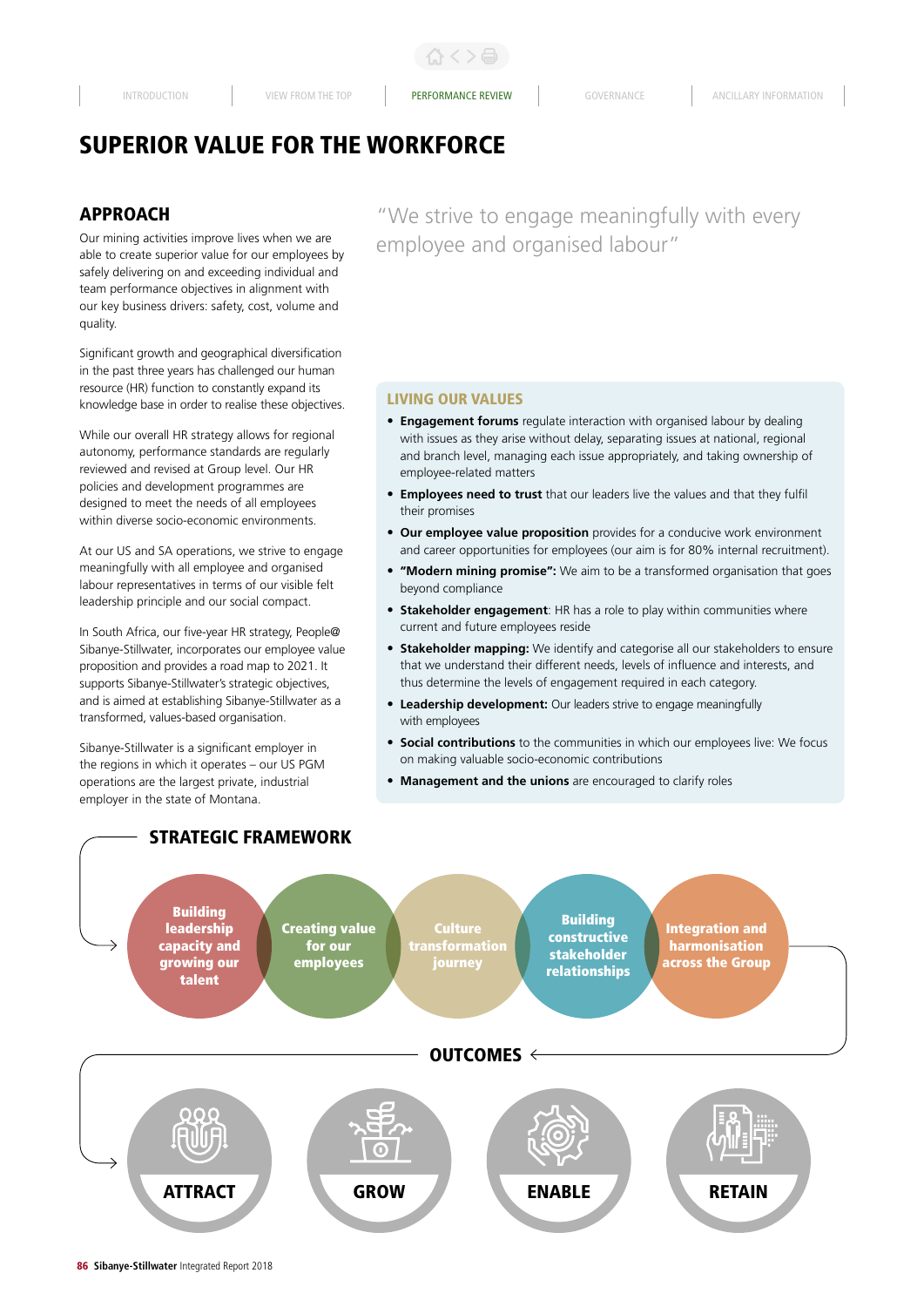#### EMPLOYEE VALUE PROPOSITION

- **Being an employer of choice among graduates in core disciplines:** Providing a conducive, safe, inclusive working environment, in which employees are valued, with opportunities for a rewarding career as well as learning and skills development. *Refer to training and development*
- **Building mutually beneficial, constructive relationships, based on trust and respect:** Ensuring we act in line with our CARES values, deliver on our promises, and engage transparently and honestly with employees and all other stakeholders. Furthermore, establishing Sibanye-Stillwater as a values-based, modern mining company has been identified as key in addressing our safety performance. *See Ensuring safe production, and Occupational health and well-being*
- **Developing leadership capacity:** Enhancing senior management skills required for meaningful engagement so that leaders are able to motivate employees to reach their full potential. *See organisational and leadership development and talent management*
- **Contributing to socio-economic development:** Sharing value created by paying salaries and wages spent within communities, by contributing to and investing in local economic development initiatives in communities in which our employees live, and by encouraging employee volunteerism. This ties in with Sibanye-Stillwater's duty as a responsible corporate citizen and helps address poverty, inequality and unemployment around the SA operations. *Refer to the report of the Social and Ethics Committee in corporate governance*

#### IN LINE WITH THE SUSTAINABLE DEVELOPMENT GOALS

The intended outcomes of our HR strategy are aligned, either directly or indirectly, with these United Nations (UN) Sustainable Development Goals (SDGs):



# **PERFORMANCE**

# TARGETS

#### **SA operations**

• **To exceed transformation targets:** The targets for 2018 were 40% historically disadvantaged South Africans (HDSAs) in management level positions and 10% women in mining, specifically core mining positions. These targets have been changed as a result of the amendments to the Mining Charter and will take effect from 2019.

#### **US operations**

• **Opportunities to improve diversity are sought with every new recruitment**.

#### **SA operations: Transformation**

|                                                      | 2018<br>(%) | 2017<br>(%) | Mining<br>Charter<br>targets <sup>1</sup> |
|------------------------------------------------------|-------------|-------------|-------------------------------------------|
| <b>Historically disadvantaged South Africans in:</b> |             |             |                                           |
| Management                                           | 48          | 49          | 40                                        |
| Core and critical skills                             | 71          | 70          | 60                                        |
| Women in management                                  | 19          | 19          | 10                                        |
| Women in mining                                      | 13          | 12          | 10                                        |
| Women in core positions                              | 9           | 8           | 10                                        |

*<sup>1</sup> These targets will be replaced by the new targets that have been set in the amended Mining Charter and will become effective from 2019.*

"Providing a conducive, safe, inclusive working environment"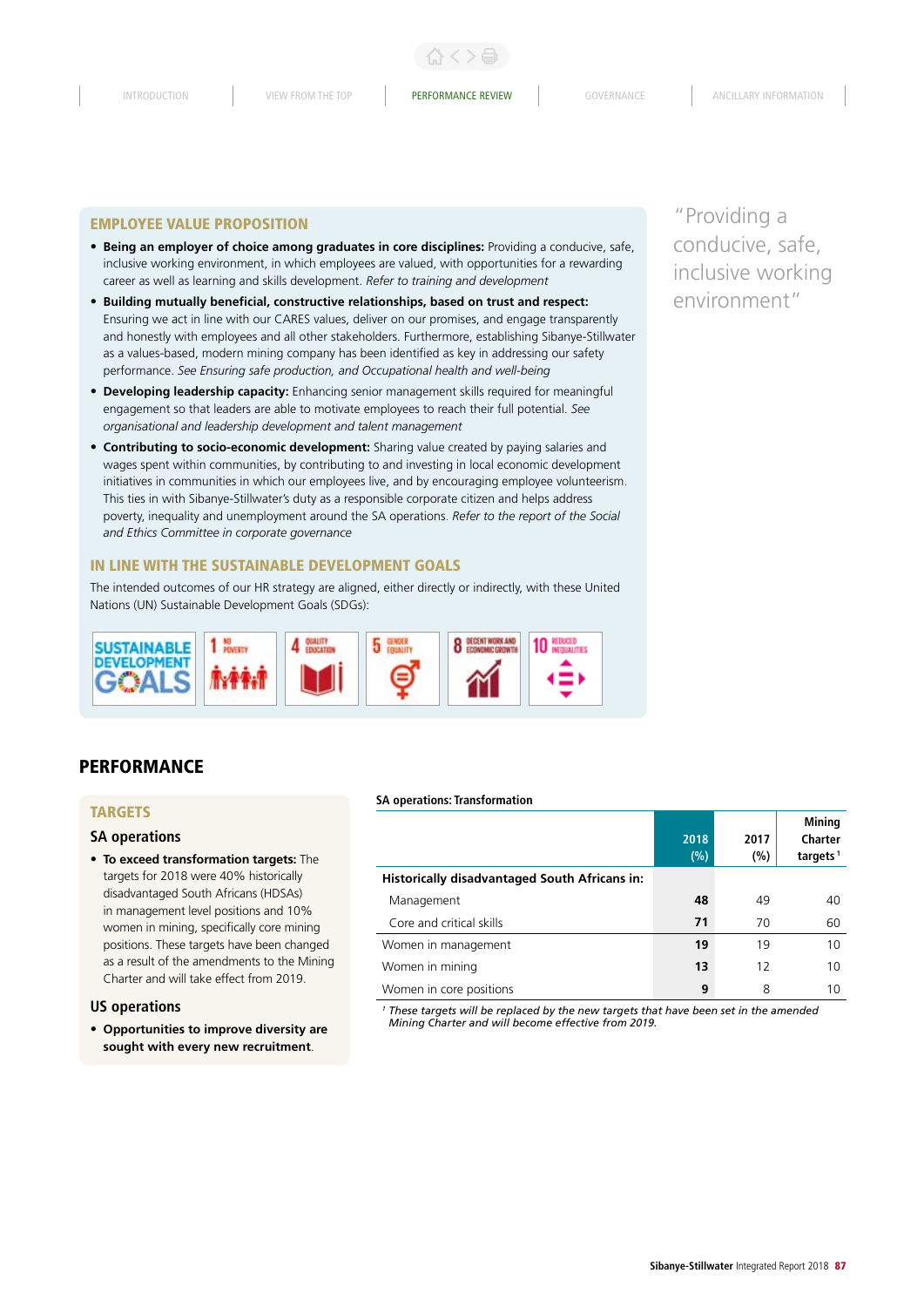# WORKPLACE MANAGEMENT

In South Africa, we began the year with business transformation initiatives aimed at clarifying roles and responsibilities within a fit-for-purpose HR management system, ensuring that our governance structures and rules were aligned across the organisation, maintaining or improving our service levels so that we could reduce costs while increasing productivity.

We reviewed our HR practices and policies (overtime, acting and relieving, call-out and standby) and invested in an information management system (contractor management, automation and digitalisation of employee services, such as leave and sick days, and harmonisation of remuneration and benefits) that would enable sustainable business continuity. This system also facilitates the identification of HR-related business risks.

At the SA operations, we embarked on targeted recruitment for critical positions and implemented a cadet scheme to address the shortage of skilled employees in our stoping and development crews. To this end, and to play our part in addressing the critical youth unemployment issue in South Africa, we recruited 64 trainees, aged 18 to 25, through the local community forum at Beatrix so that they could gain on-the-job experience – 29 have been employed to work at the mine while the rest have been included in our database of suitable candidates.

At the same time, we began using an automated recruitment system, which has reduced the time and cost involved in conventional evaluation of applications by 60%. The system will be integrated with other electronic employee services for efficient data processing and to include communities in online learning platforms.

At the US operations, the human capital planning and recruitment strategy for the Blitz Project is a continuous initiative from one year to the next. Initially, focus was on the tunnel-boring machine. Manpower requirements and related prospective budgets for 2020 and 2021, in terms of anticipated scheduled production, are in place.

# ORGANISATIONAL AND LEADERSHIP DEVELOPMENT

As leadership development is an integral part of the architecture of any organisation, we seek to create an executive talent pool that is aware of business needs, given the environment in which we operate.

In 2018, in order to ensure that we had competent leaders, living the Group's values and ready to move to the next level, we instituted talent management, psychometric assessments, leadership development and a dedicated on-boarding initiative.

### **TAI FNT MANAGEMENT**

The success of talent management depends on the integration of all HR functions. When attracting employees to fill vacant positions, we ensure that our internal talent pool is reviewed and that all possible successors are interviewed so that we achieve 80% selfsufficiency with a blend of external hires.

In South Africa, in 2018, we addressed our internal talent and succession pipeline by institutionalising our career growth model with quarterly talent reviews and career days, which exposed more than 2,000 employees to the different disciplines within Sibanye-Stillwater to enable a seamless transition from one level to the next.

#### **SA operations: Talent pool 1**

|                                | 2018  | 2017  | 2016 <sup>2</sup> |
|--------------------------------|-------|-------|-------------------|
| Talent pool size<br>(A-D Band) | 1.787 | 1.282 | 691               |
| <b>Successors</b><br>promoted  | 131   | 105   | 108               |
|                                |       |       |                   |

*<sup>1</sup> Employees identified as potential leaders for development* 

*2 D Band employees only*

"Leadership development is an integral part of the architecture of any organisation"

The career growth model has four critical pillars: performance, leadership ability, qualification/technical competence/business knowledge, and potential/culture fit. This model embeds the philosophy that career development is a series of interventions aimed at developing a career through skills training, lateral critical experiences, moving to higher job responsibilities and cross-functional positions within the same organisation.

The 70-20-10 learning and development model (below) is also applied as a valuable general guideline to maximise the effectiveness of learning and development programmes through activities and inputs.

The performance management process is linked to individual development, talent management and leadership development. It plays a major role in identifying employees for the talent pool. An average performance score, over a period of three years, is considered for the selection process. If this information is not available, performance over a period of at least six months is considered.

Within our mentoring and coaching framework, individual career development plans have been aligned with succession planning.

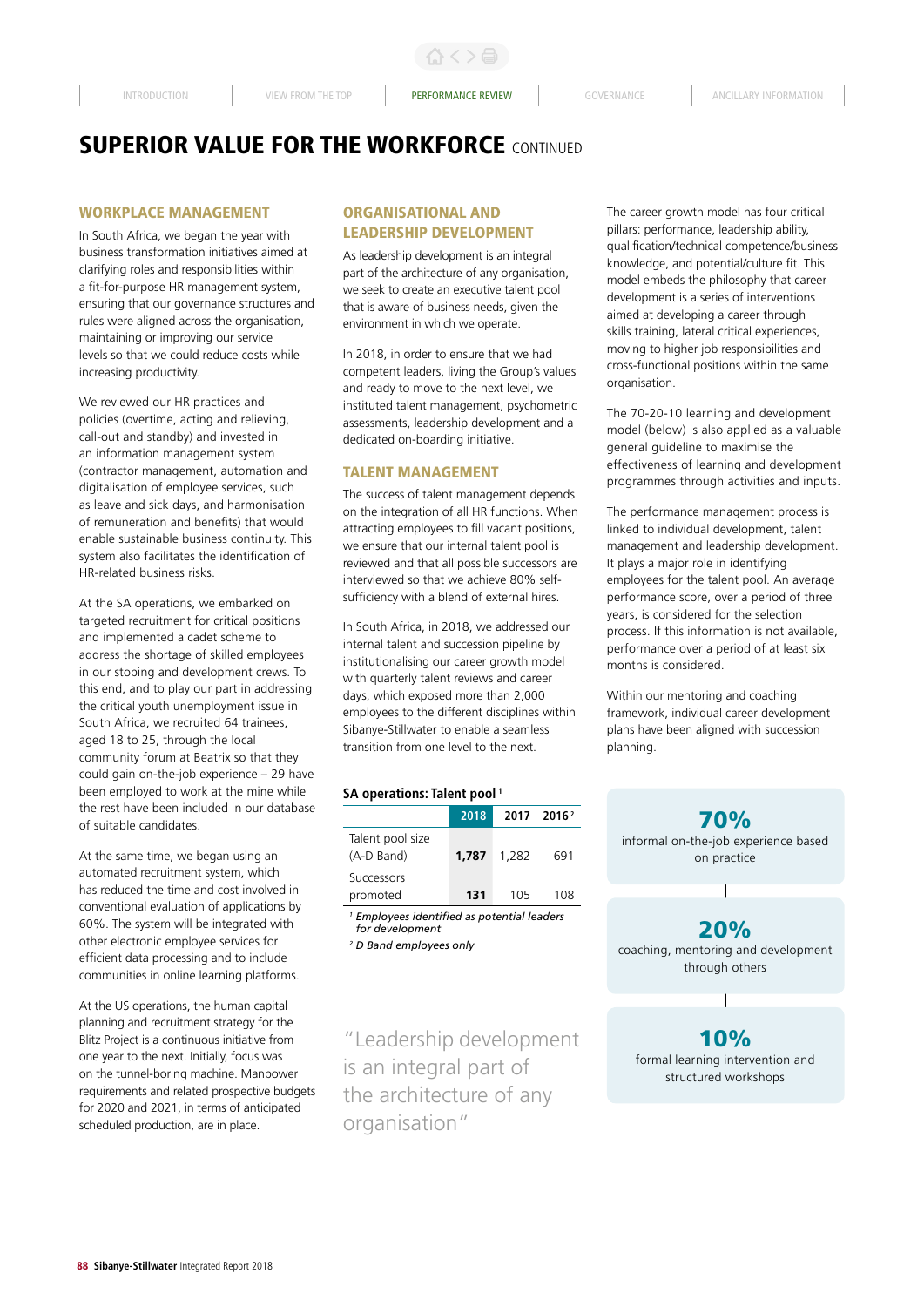#### PSYCHOMETRIC ASSESSMENTS

Psychometric assessments are used in recruiting, identifying talent and promoting effective HR development and personal growth.

Psychometric assessment activities are designed to:

- Align the Group's assessment practices with relevant legislation
- Ensure that the Sibanye-Stillwater approach to psychometric assessment is applied consistently in other work-related streams, such as performance optimisation, talent management and recruitment at senior level
- Optimise human capital, employed on the basis of their competence, matched against jobrelated requirements and developed to meet job requirements
- Establish and maintain progressive assessment practices aligned with local best practice
- Regulate the psychometric assessment process for Sibanye-Stillwater
- Ensure fair and equitable decisions regarding employee selection, promotion, development and organisational transformation
- Provide opportunities for employees to gain personal insight and self-development through effective and efficient assessment practices

# LEADERSHIP COMPETENCY FRAMEWORK



competency framework and values.

# THE VALUE OF ASSESSMENTS: CANDIDATES BUSINESS NEEDS

#### **Employee assessments**

The new assessment framework was successfully implemented across the SA operations in 2018. Most E band level and higher employees were assessed by an independent service provider. Individual feedback is expected from the beginning of 2019. 87% of D band and below successors were assessed internally.

A total of 5,609 assessments were completed during 2018, including 200 graduates and bursars, as well as 63 learnership candidates, while 1,572 operators were assessed.

The objective for 2019 is to have assessment results for all D level employees to determine emerging themes, which will be aligned with training interventions.

### **Executive assessments**

In 2019, the Executive Committee and top 40 leaders will undergo 360˚ assessments.

As leadership is a competitive advantage and enabler for delivery on business goals and social imperatives, we aim to promote and improve leadership capability and have developed a leadership competency framework based on the Sibanye-Stillwater CARES values.

Feedback from these assessments will assist leadership in improving relationships, accountability and performance.

# "We aim to promote and improve leadership capability"

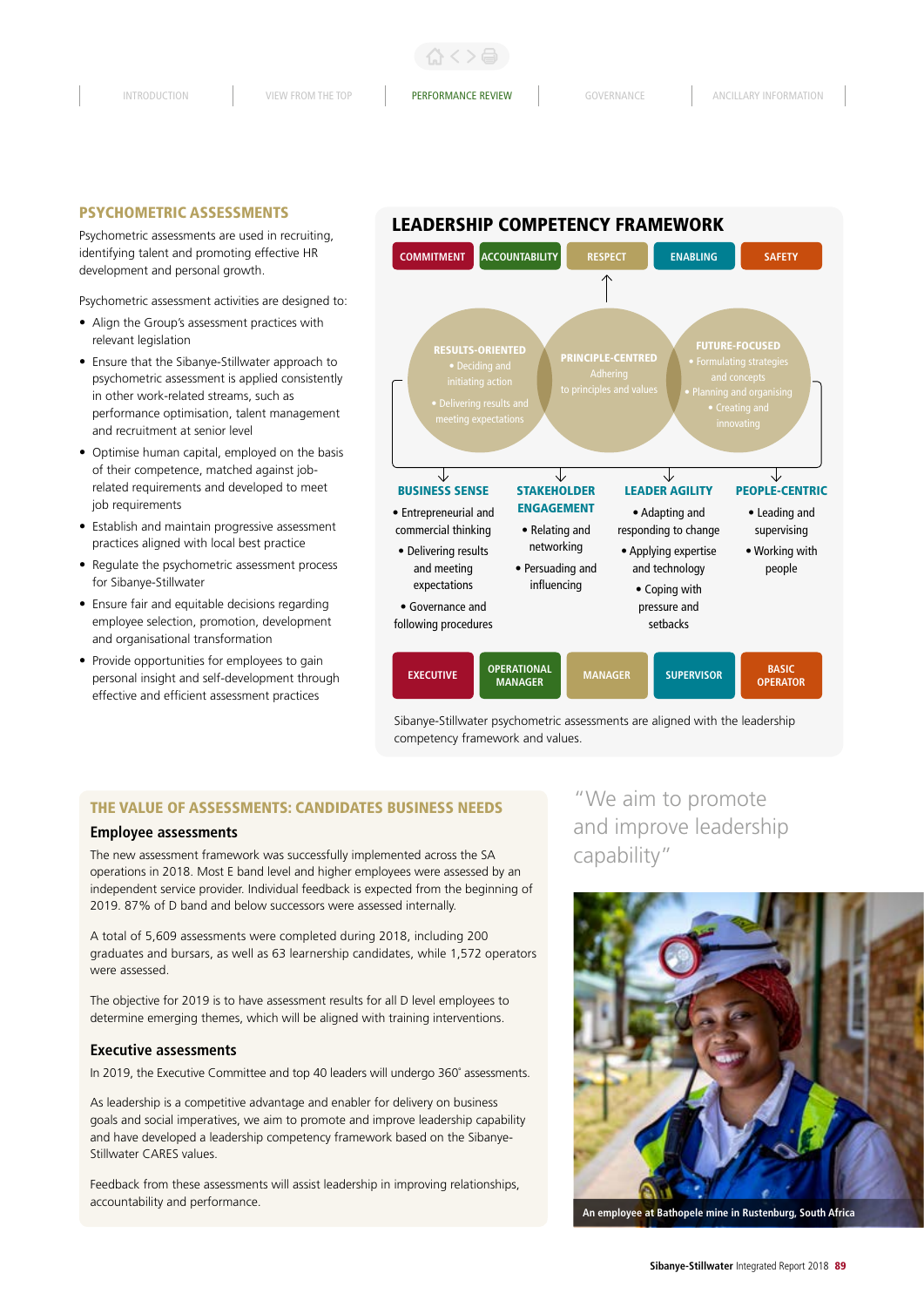# LEADERSHIP DEVELOPMENT

In South Africa, Sibanye-Stillwater aims to strengthen leadership capability by implementing tailor-made development programmes that are aligned with business needs. We are aware of the need for agile, value-based leadership to execute our strategy.

In order to deliver world-class leadership development programmes, Sibanye-Stillwater partnered with an independent service provider in 2018 and delivered the first executive development programme for 40 future leaders, which included coaching of the Executive Committee. The programme included strategy execution, crisis and change management, mergers and acquisitions, and community immersion, among others.

The women leadership development programme launched in August 2017 focused on improving gender diversity in 2018 by addressing personal and career growth, financial management, and employment of women in mining globally, in South Africa and at community level.

### ON-BOARDING

During phase 1 of the on-boarding process in 2018, we conducted a survey among all newly appointed and promoted middle and senior managers to determine the level of employee engagement. We could thus determine the balance between job resources and job demands, burnout and organisational commitment. A task team then designed and implemented an onboarding policy and process.

Phase 2 will begin in 2019 with the launch of the programme, a welcome video and workshop for HR managers. An on-boarding tracking tool will be used as part of the engagement process to provide system guidelines for employees, HR and managers about activities that prepare employees for their new roles. On-boarding surveys will continue as part of the process.

At the US operations, all newly hired and re-hired employees attend orientation, which includes an introduction to the Group, a review of our CARES values, discussion on policies and procedures, and a presentation on the health and welfare benefits package, as well as a well-rounded introduction to the organisation as a whole.

# EFFECTIVE PERFORMANCE

Sibanye-Stillwater invested significantly in developing a performance-driven culture within the SA operations in 2018. We benchmarked our policies, practices, processes and systems to understand the requirements and found:

- **System and process:** Our systems and processes were at least on par with other high-performing companies. In many instances, our system enhancements exceeded others.
- **Engagement:** We recognised the need for one-on-one engagement sessions between managers and their team members to enable effective performance. The sessions focus on recognition and celebration, role clarity and real-time feedback.
- **Visible matrices:** We track performance effectively so that senior managers are able to focus on the needs of service departments and thus ensure the same levels of visibility.
- In 2018 we focused on the following key elements:
- Implementation of system enhancements to integrate performance and development behaviours, including the introduction of management dashboards to track performance discussions, and automation of performance improvement and enhancement plans
- Transparency in the performance review process to build trust in the processes
- Refocusing the performance review to a performance conversation to start the culture transformation journey
- Implementation of the HR development programme to enable the HR community at the SA operations to better support effective performance in the operations and services departments

# **Recruitment**

Our new electronic recruitment model focuses initially on internal candidates via the intranet before any vacant posts are advertised externally. Filters, in the form of five key questions, are also used to streamline the process. Much paper work has been eliminated by taking this process online. As part of the digitalisation process, the HR function is making much greater use of technology and is working closely with the IT function to develop systems to manage its various services. Accordingly, the approach to training is being reviewed with greater use of virtual learning, e-learning and blended learning (a combination of e-learning and conventional training: *see training and development).* 

The digitalisation process is aligned with the overall business transformation programme, aimed at enhancing efficiencies and reducing costs. A revised overtime policy has resulted in a R1 million reduction in the amount paid out for overtime work. Contracted services have been streamlined in line with the rationalisation of employee benefit services, resulting in a saving of R2 million.



90 **Sibanye-Stillwater** Integrated Report 2018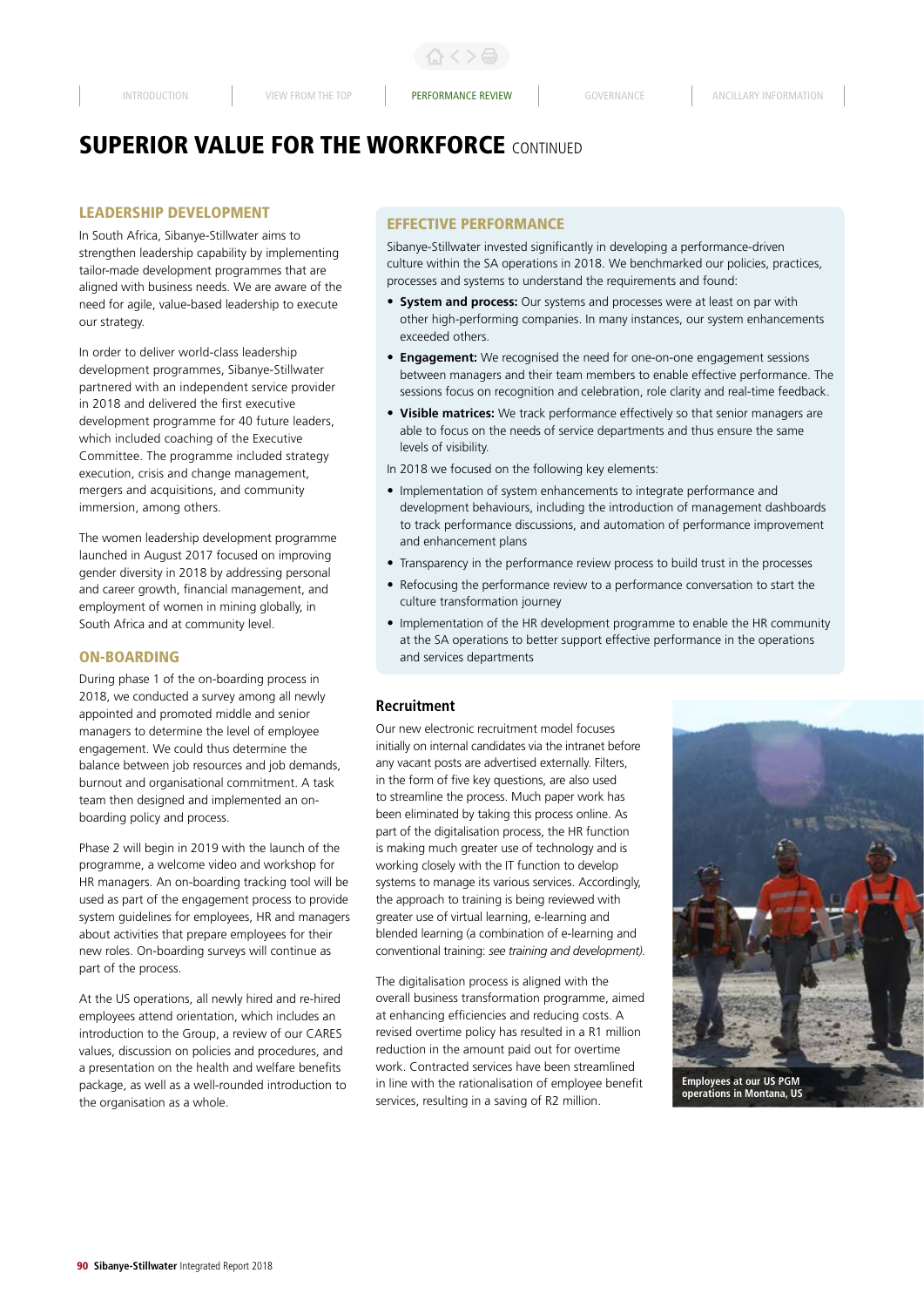#### TIME AND ATTENDANCE

A review of time and attendance measured compliance with legislated basic conditions of employment as well as health and safety regulations, including certified fitness to work, so that employees would not suffer the consequences of exceeding the maximum 40 hours a week at the SA operations.

At the US operations, all employees work a specific schedule, depending on the operational facility or support department to which they are assigned. Scheduled work shifts comply with the requirements of the US Department of Labor and the Fair Labor Standards Act governing the maximum number of working hours and overtime.

We have focused on continuous improvement in our HR system road map for the next three years. Our structured process reviews system capabilities, and the quality of outputs and efficiencies, to support the business in remaining compliant and in touch with the fast-changing technological landscape.

Our road map focuses on improving system controls and capability, particularly with regard to safety and people, in the following areas:

#### • **Regulatory-related system blocking and control**

- Statutory leave management (system framework and capability improvements completed in 2018/roll-out planned for 2019)
- Certificate of fitness management (maintained system capability improvements in 2018/new business planned for 2019)
- Annual training management (system framework and capability improvements completed in 2018/roll-out planned for 2019)
- Certification and qualification management (system framework and capability improvements drafted in 2018/completion of system framework capability and roll-out planned for 2019)
- Short shift management (system framework and capability improvements completed in 2018/roll-out planned for 2019)
- Overtime management (system framework and capability improvements completed in 2018/roll-out planned for 2019)
- Work permit management (system framework and capability improvements and roll-out planned for 2019)

#### • **HR core controls**

- Absentee management (reviewed and improved efficient absentee management and long-term sick management processes and controls in 2018)
- Disciplinary management (reviewed system framework and capability/improvements planned for 2019 within workflow system environment)
- Talent management (reviewed system framework and capability/improvements planned for 2019 within workflow system environment)
- Training booking management (reviewed system framework and capability/improvements planned for 2019 within workflow system environment)
- Manning board (developed organisational structure system within HR operating systems showing structure/key HR risk indicators planned for completion and roll-out in 2019)
- HR planning (review system technology used for business HR planning in 2019)
- eJob architecture (developed job architecture framework in 2018/system integration and review of standards in 2019)

As part of the journey towards improvement in these areas, we have strategically reviewed the manner in which we manage the people elements within our system environment.

#### Our key system drivers have included:

- Integration of diverse conditions as part of the portfolio and growth of our business to strategically review controls that could cater for various conditions and variations in HR
- Versatility and efficiency by improving the use of systems and technology for quicker inputs and outputs through the workflow system environment for effective and streamlined approvals
- Interaction and technology to advance our system environment for best practice and greater use of robotics and automation
- Communication and information to improve real-time data and statistical information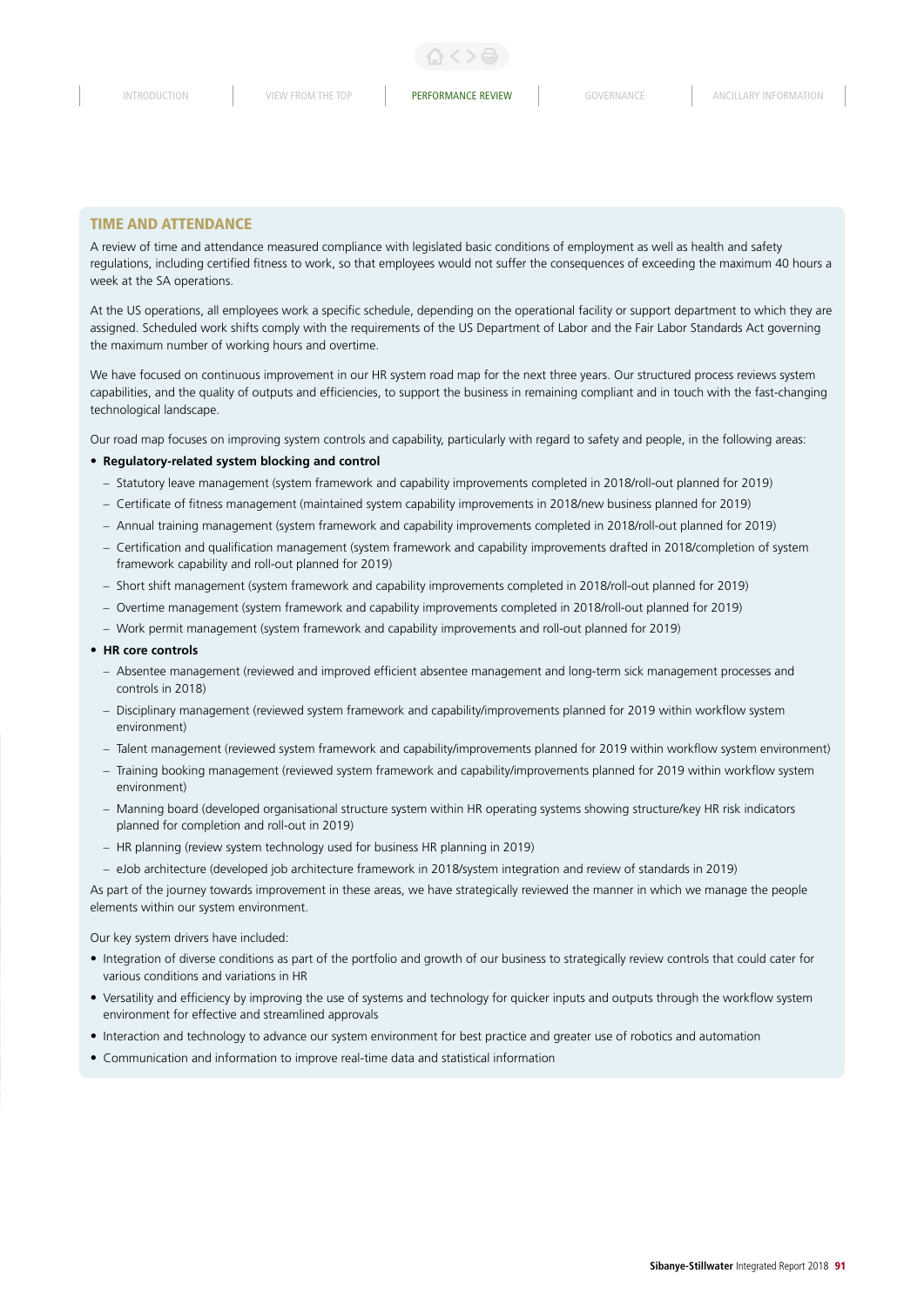#### **Workforce by operation at 31 December**

|                                |                  | 2018                     |                | 2017             |                          |              | 2016             |                          |              |
|--------------------------------|------------------|--------------------------|----------------|------------------|--------------------------|--------------|------------------|--------------------------|--------------|
|                                | <b>Permanent</b> |                          |                | <b>Permanent</b> |                          |              | <b>Permanent</b> |                          |              |
|                                | employees        | <sup>1</sup> Contractors | <b>Total</b>   | employees        | <sup>1</sup> Contractors | <b>Total</b> | employees        | <sup>1</sup> Contractors | <b>Total</b> |
| <b>SA operations</b>           |                  |                          |                |                  |                          |              |                  |                          |              |
| Beatrix                        | 7,329            | 929                      | 8,258          | 7,084            | 925                      | 8,009        | 7,884            | 1,671                    | 9,555        |
| Driefontein                    | 10,576           | 1,072                    | 11,648         | 10,969           | 1,495                    | 12,464       | 10,941           | 1,648                    | 12,589       |
| Kloof                          | 9,776            | 1,160                    | 10,936         | 9,581            | 1,487                    | 11,068       | 9,858            | 1,319                    | 11,177       |
| Burnstone                      | 114              | 66                       | 180            | 237              | 298                      | 535          | 241              | 336                      | 577          |
| Cooke                          | 486              | 260                      | 746            | 717              | 542                      | 1,259        | 3,788            | 1,624                    | 5,412        |
| Gold                           |                  |                          |                |                  |                          |              |                  |                          |              |
| (excluding services)           | 28,281           | 3,487                    | 31,768         | 28,588           | 4,747                    | 33,335       | 32,712           | 6,598                    | 39,310       |
| Kroondal (100%)                | 5,673            | 2,617                    | 8,290          | 5,715            | 2,849                    | 8,564        | 6,021            | 4,378                    | 10,399       |
| Rustenburg <sup>3</sup>        | 13,023           | 2,354                    | 15,377         | 13,194           | 2,049                    | 15,243       | 14,891           | 3,114                    | 18,005       |
| SA PGM <sup>2</sup>            |                  |                          |                |                  |                          |              |                  |                          |              |
| (excluding services)           | 18,696           | 4,971                    | 23,667         | 18,909           | 4,898                    | 23,807       | 20,912           | 7,492                    | 28,404       |
| Regional Services <sup>3</sup> | 2,251            | 1,239                    | 3,490          | 2,262            | 1,349                    | 3,611        | 3,054            | 1,018                    | 4,072        |
| SA other <sup>4</sup>          | 1,720            | 806                      | 2,526          | 1,867            | 1,827                    | 3,694        | 2,731            | 190                      | 2,921        |
| SA operations - Total          | 50,948           | 10,503                   | 61,451         | 51,626           | 12,821                   | 64,447       | 58,644           | 15,887                   | 74,531       |
| <b>US operations</b>           |                  |                          |                |                  |                          |              |                  |                          |              |
| Stillwater                     | 962              | 280                      | 1,242          | 863              | 333                      | 1,196        |                  |                          |              |
| East Boulder                   | 411              | 45                       | 456            | 409              | 54                       | 463          |                  |                          |              |
| Columbus                       |                  |                          |                |                  |                          |              |                  |                          |              |
| Metallurgical Complex          | 186              | 54                       | 240            | 179              | 64                       | 243          |                  |                          |              |
| Regional services <sup>5</sup> | 67               | 5                        | 72             | 54               | 6                        | 60           |                  |                          |              |
| Other <sup>6</sup>             | 2                | 0                        | $\overline{2}$ | 8                | 0                        | 8            |                  |                          |              |
| US operations - Total          | 1,628            | 384                      | 2,012          | 1,513            | 457                      | 1,970        |                  |                          |              |
| Corporate office <sup>7</sup>  | 55               | $\mathbf 0$              | 55             | 55               | $\overline{a}$           | 55           |                  |                          |              |
| Group - Total                  | 52,631           | 10,887                   | 63,518         | 53.194           | 13,278                   | 66,472       | 58.644           | 15,887                   | 74,531       |

<sup>1</sup> Contractors excludes "free" contractors who receive a fee for service irrespective of the number of contractor employees on site (not compensated *on a fee-per-head basis but a fee for the service or work performed)*

*<sup>2</sup> PGM operations under management: In 2016, Kroondal is included from April to December 2016 and Rustenburg operations from November to December 2016. In 2017, these operations are included for the full year.*

*<sup>3</sup> Regional services includes executive management of the SA operations and employees providing a service to the SA operations and to the gold operations not reflected in other. The number for the Rustenburg employees above includes 1,029 employees who provide regional services to the SA PGM operations*

*4 Other includes Protection Services, Shared Services, Sibanye-Stillwater Academy, Health Services and Property (gold and SA PGM operations)*

*5 Regional services in the US includes executive management located in Columbus and Montana offices*

*<sup>6</sup> Other represents two employees at Marathon, Canada (no contractors at 31 December 2018). Altar employees are included with Aldebaran from 2018 (non-managed).*

*7 Corporate office includes executive management since September 2017*

#### **Workforce composition** (2018)

#### **Contractors Permanent employees**

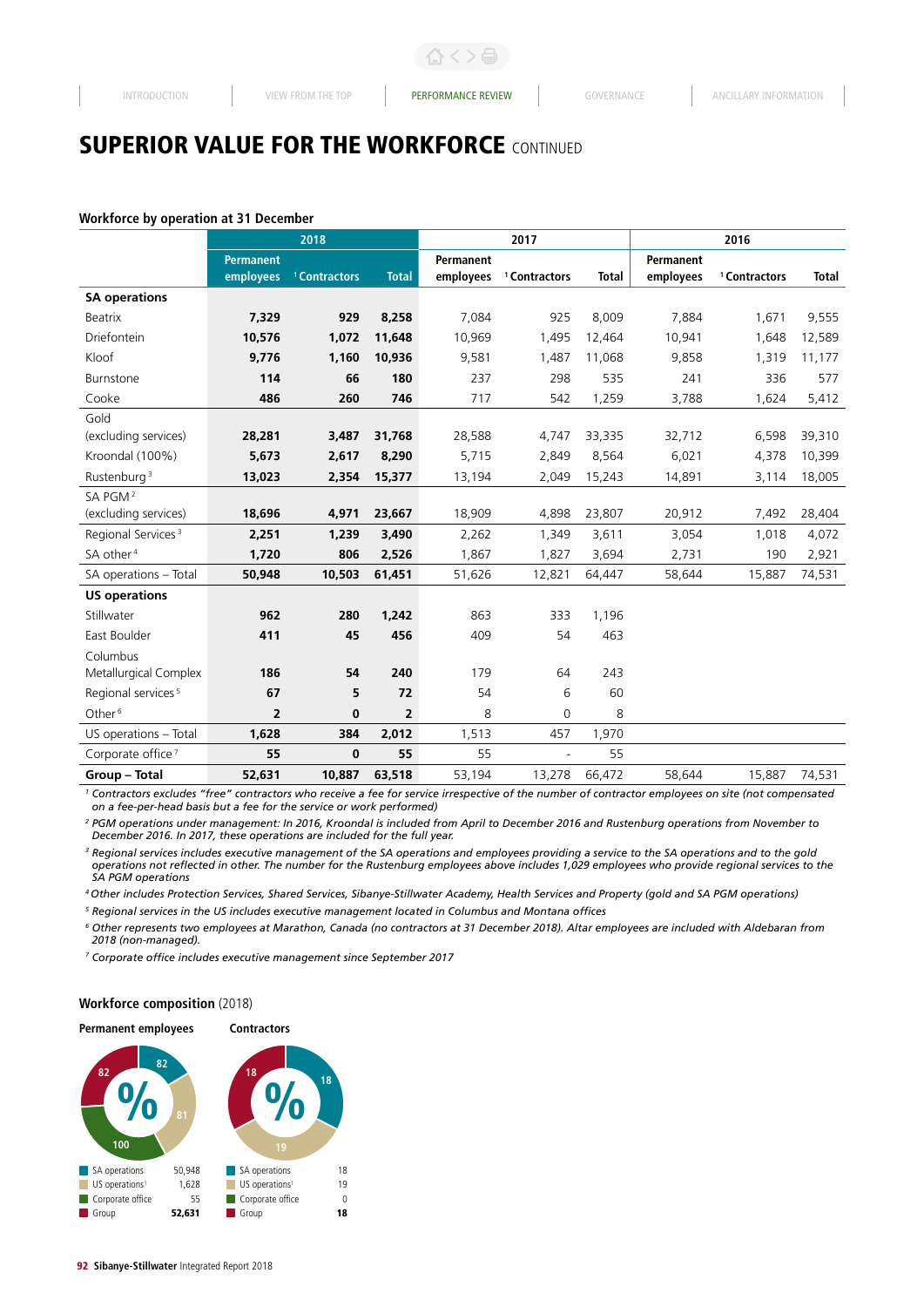INTRODUCTION VIEW FROM THE TOP **PERFORMANCE REVIEW** GOVERNANCE ANCILLARY INFORMATION

#### **Workforce by age**

|                            | 2018      |                       |              | 2017          |                  |                    | 2016         |    |                  |                    |              |    |
|----------------------------|-----------|-----------------------|--------------|---------------|------------------|--------------------|--------------|----|------------------|--------------------|--------------|----|
|                            | Permanent |                       |              |               | <b>Permanent</b> |                    |              |    | <b>Permanent</b> |                    |              |    |
|                            |           | employees Contractors | <b>Total</b> | $\frac{9}{6}$ | employees        | <b>Contractors</b> | Total        | %  | employees        | <b>Contractors</b> | <b>Total</b> | %  |
| <b>SA operations</b>       |           |                       |              |               |                  |                    |              |    |                  |                    |              |    |
| <30 years                  | 3,402     | 2,950                 | 6,352        | 10            | 4,034            | 3,694              | 7,728        | 12 | 5,913            | 4,560              | 10,473       | 14 |
| 30-50 years                | 37,230    |                       | 6,492 43,722 | 71            | 37,275           |                    | 7,738 45,013 | 70 | 41,636           | 9,536              | 51,172       | 69 |
| >50 years                  | 10,316    |                       | 1,061 11,377 | 19            | 10,317           |                    | 1,389 11,706 | 18 | 11,095           | 1,791              | 12,886       | 17 |
| US operations <sup>1</sup> |           |                       |              |               |                  |                    |              |    |                  |                    |              |    |
| <30 years                  | 194       |                       | 194          | 12            | 157              |                    |              | 10 |                  |                    |              |    |
| 30-50 years                | 904       |                       | 904          | 55            | 848              |                    |              | 56 |                  |                    |              |    |
| >50 years                  | 530       |                       | 530          | 33            | 508              |                    |              | 34 |                  |                    |              |    |

*1 Ages of contractors at US operations not available*

#### **ABSENTEEISM**

**SA operations: Absenteeism** (%)



*<sup>1</sup> The increase is a result of the AMCU wagerelated industrial action*

*For more about absenteeism, refer to Ensuring safe production, and Occupational health and well-being.*

US operations' employees are allotted a specific number of vacation and sick/personal days per year. When these discretionary days off of work have US operations' employees are allotted a specific number of vacation and sick/personal days per year. When these discretionary days off of work have been exhausted, should the employee miss work, employment is terminated.

# EMPLOYEE TURNOVER

The annual turnover for management level employees in the SA operations in 2018 was 14%, including 9% HDSAs and 4% women in management. The total turnover in the SA operations was 5% (6% at the gold operations and 3% at the PGM operations).

Annualised attrition in the US operations in 2018 was 8.7%. The attrition rate among miners was 4.8%.

No incidents of discrimination were reported during 2018.

#### GENDER DIVERSITY

We aim to establish a working environment, and instil a culture, that supports and proactively attracts women at all levels, and which accelerates gender equity through employee development and improved communication, promoting awareness and understanding of gender diversity and equity, and removing gender-related barriers to make the working environment more conducive for women. Every effort has been made to ensure that our HR policies are gender-neutral.

Women representation in our workforce improved to 13% in 2018 with 9% of core mining roles held by women. A particular focus of succession planning is to increase female representation in middle management and in senior/executive management.

Sexual harassment is not tolerated at all as it violates our values and disrupts the workplace. As awareness and understanding of sexual harassment play a pivotal role in preventing sexual harassment in the workplace, regular awareness campaigns are conducted. Sexual harassment is also addressed in employee "return from leave" refresher induction training. Our sexual harassment policy governs procedures to be followed in dealing with sexual harassment. A sexual misconduct unit of Protection Services handles all reported sexual harassment cases, with information from anonymous tip-offs or HR managers, and counselling is provided to affected employees. In 2018, two cases of sexual harassment were reported at our SA PGM operations and one at our SA gold operations.

"Every effort has been made to ensure that our HR policies are gender-neutral"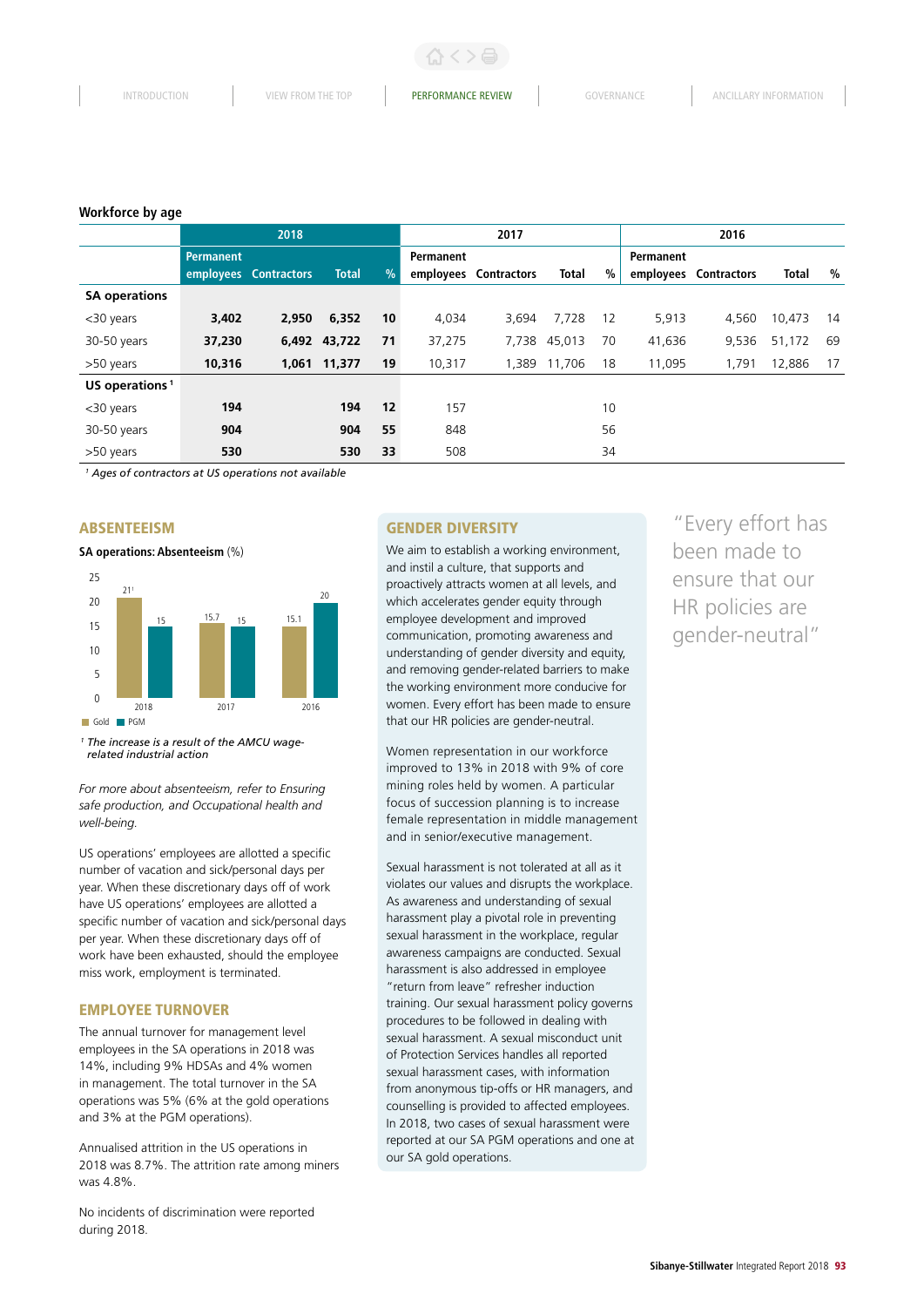# **Women employed** (%)

|              | 2018                    |            |                  | 2017         |                                             |            |            | 2016                 |      |            |
|--------------|-------------------------|------------|------------------|--------------|---------------------------------------------|------------|------------|----------------------|------|------------|
| <b>Group</b> | <b>SA</b><br>operations |            | US<br>operations | Group        | US<br><b>SA</b><br>operations<br>operations |            |            | <b>SA operations</b> |      |            |
| Total        | Gold                    | <b>PGM</b> | <b>PGM</b>       | <b>Total</b> | Gold                                        | <b>PGM</b> | <b>PGM</b> | <b>Total</b>         | Gold | <b>PGM</b> |
| 13           | 12                      | 15         | 9                |              | 10                                          | 14         |            |                      |      | 13.6       |

#### **Women in core mining positions** (2018)

| <b>Group</b> | <b>SA operations</b> |             | <b>US operations</b> |
|--------------|----------------------|-------------|----------------------|
| <b>Total</b> | Gold                 | <b>PGM</b>  | <b>PGM</b>           |
| 4,656 (9%)   | 2,543 (9%)           | 2,058 (12%) | 53 (3.3%)            |

#### **Gender diversity of permanent employees** (2018)

|                            | <b>Male</b> | $\frac{9}{6}$ | <b>Female</b> | $\%$ |
|----------------------------|-------------|---------------|---------------|------|
| SA operations <sup>1</sup> | 44,197      | 87            | 6,751         | 13   |
| US operations $1,2$        | 1,487       | 92            | 139           | 9    |
| Corporate office           | 29          | 53            | 26            | 47   |
| Group                      | 45,713      | 87            | 6,916         | 13   |

*1 Includes services and other*

*2 Excludes two employees working outside of the US PGM operations at the Marathon (Canada) project*

# TRAINING AND DEVELOPMENT

# **Human resources development** (2018)

| In 2018, our SA operations invested              |
|--------------------------------------------------|
| R559 million (2017: R532 million) in HR          |
| development, representing 10.1 million hours     |
| of training, equivalent to 69 training hours per |
| employee (2017: 79.6). The total number of       |
| employees and community members attending        |
| one or more of our training programmes increased |
| from 104,647 in 2017 to 146,978 in 2018. The     |
| main reason for the increase was significantly   |
| higher demand for core skills training to equip  |
| employees with skills needed to facilitate       |
| operational changes and workforce redeployment.  |
|                                                  |

In our US operations, US\$2.6 million (2017: US\$1.3 million) or R34.4 million (2017: R17.3 million) was spent on training. A total of 115 salaried employees participated in leadership development training while nine participated in a continuing education programme (with 75% of the costs for tuition and books reimbursed by the organisation).

All newly hired and rehired employees attend new hire orientation prior to beginning work. The orientation includes an introduction to the organisation, review of our CARES values, discussion of policies and procedures, and a presentation on the health and welfare benefits package, as well as presentations by other departments.

|                                           |                        |                                     | <b>Total training</b><br>hours (number<br>of learners<br>x average |
|-------------------------------------------|------------------------|-------------------------------------|--------------------------------------------------------------------|
|                                           | <b>Expenditure (R)</b> | <b>Number of</b><br><b>learners</b> | training days<br>per learner)                                      |
| Internships                               | 56,154,890             | 161                                 | 324,576                                                            |
| <b>Bursaries</b>                          | 12,750,659             | 92                                  | 185,472                                                            |
| <b>Adult education and training</b>       |                        |                                     |                                                                    |
| Employees                                 | 66,891,011             | 566                                 | 203,760                                                            |
| Community                                 | 15,496,045             | 202                                 | 90,900                                                             |
| Learnerships                              |                        |                                     |                                                                    |
| Engineering                               | 42,510,421             | 240                                 | 483,840                                                            |
| Mining                                    | 85,329,045             | 465                                 | 921,312                                                            |
| Learner official (A-stream)               | 7,377,869              | 29                                  | 58,464                                                             |
| Portable skills training                  |                        |                                     |                                                                    |
| Employees                                 | 3,705,700              | 71                                  | 3,408                                                              |
| Community                                 | 7,027,011              | 143                                 | 13,728                                                             |
| Leadership development                    | 5,489,991              | 89                                  | 3,560                                                              |
| Core skills training                      | 197,088,516            | 119,394                             | 7,641,216                                                          |
| Cadet training                            | 4,801,855              | 144                                 | 9,216                                                              |
| Coaches/Mentorship training               | 1,089,850              | 435                                 | 3,480                                                              |
| Employee indebtedness<br>(CARE for iMali) | 2,427,052              | 12,324                              | 98,588                                                             |
| Community maths and science               | 0                      | 0                                   | 0                                                                  |
| Support and research                      | 14,201,451             | 0                                   | $\Omega$                                                           |
| Other                                     | 36,882,556             | 12,631                              | 101,048                                                            |
| <b>Total</b>                              | 559,223,922            | 146,978                             | 10,142,568                                                         |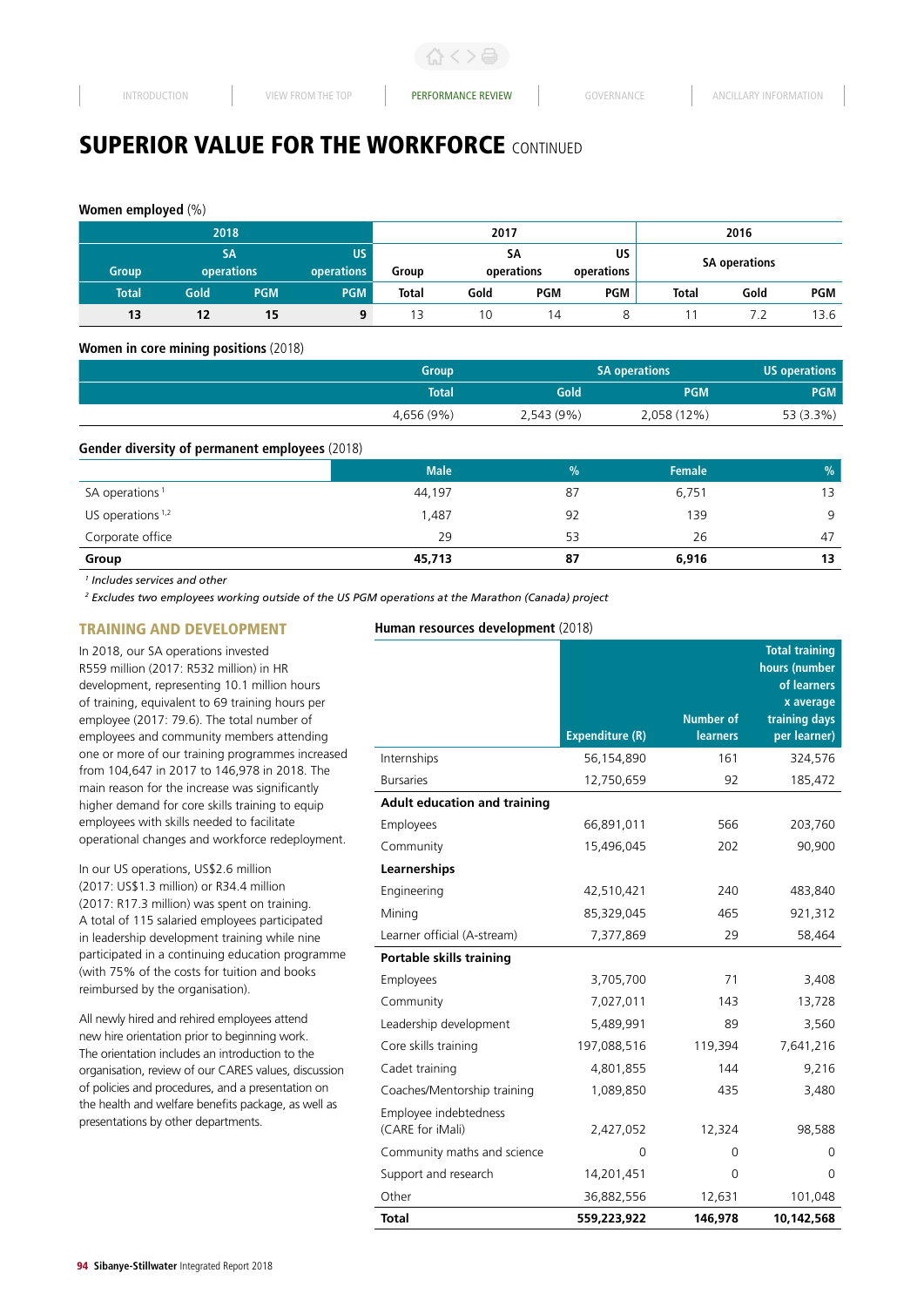#### **SA operations: Human resource development** (R million)

|                  | 2018                              |                                       | 2017                              |                                       |
|------------------|-----------------------------------|---------------------------------------|-----------------------------------|---------------------------------------|
|                  | <b>SLP financial</b><br>provision | <b>Actual training</b><br>expenditure | <b>SLP</b> financial<br>provision | <b>Actual training</b><br>expenditure |
| <b>Beatrix</b>   | 113                               | 77                                    | 74                                | 73                                    |
| <b>Burnstone</b> | 5                                 | 1                                     | 2                                 |                                       |
| Cooke            | 13                                | 1                                     | 20                                | 23                                    |
| Driefontein      | 138                               | 135                                   | 144                               | 132                                   |
| Kloof            | 113                               | 143                                   | 104                               | 111                                   |
| Kroondal         | 45                                | 69                                    |                                   | 59                                    |
| Rustenburg       | 96                                | 133                                   | 131                               | 134                                   |
| <b>Total</b>     | 523                               | 559                                   | 473                               | 532                                   |

# ADULT EDUCATION AND TRAINING

Sibanye-Stillwater offers adult education and training for employees and other beneficiaries who are functionally illiterate. The programme, with the same curriculum throughout the SA operations, provides people with the basic foundation for life-long learning and equips them with basic competencies, including the ability to read, write, communicate effectively, and solve problems in their homes, communities and workplaces.

In 2018, 54% (2017: 43%) of employees in the SA operations had qualifications equivalent to adult education and training level 3 and higher. The literacy level at the gold operations in 2018 was 71% (2017: 62%) and 37% (2017: 24%) at the SA PGM operations.

In 2018, seven employees who had attended adult education and training moved into a mining learnership programme (2017: 11).

#### **SA operations: Adult education and training**

| Year         | <b>Number of</b><br>employees trained | <b>Number of</b><br>community<br>members trained | <b>Total</b> |
|--------------|---------------------------------------|--------------------------------------------------|--------------|
| 2013         | 1,220                                 | 434                                              | 1,654        |
| 2014         | 1,325                                 | 984                                              | 2,309        |
| 2015         | 1,276                                 | 1,325                                            | 2,601        |
| 2016         | 1,392                                 | 675                                              | 2,067        |
| 2017         | 719                                   | 238                                              | 957          |
| 2018         | 566                                   | 202                                              | 768          |
| <b>Total</b> | 6,498                                 | 3,858                                            | 10,356       |

# SPORTS PROMOTION

As part of our holistic wellness strategy, our housing department also promotes sports among employees. Sibanye-Stillwater supports around 13 sporting codes, including body building, soccer, netball, cultural dance, social games and athletics, among others.

In 2018, one of our employees, Bongani Zwane, completed the gruelling Comrades Marathon in second place.



# MODERN APPROACH TO LEARNING AND DEVELOPMENT

Key to achieving zero harm (*see Ensuring safe production, and Occupational health and well-being* ) and safe, sustainable production are competent and skilled employees, supporting the business case for training as an imperative.

During the last quarter of 2018, a training sub-committee was established to develop an enhanced training strategy and framework, and to monitor its implementation. It focuses primarily on the implementation of leading practice in learning delivery and management technology to improve training competency and outcomes across the entire organisation. It will also develop partnerships and collaboration with industry to achieve effective skills and knowledge transfer as a long-term intervention.

A specialist technology-based learning service provider, assigned the position of "knowledge manager", will manage this process in 2019. Among the learnings options being considered are:

- Integrated learner management systems compatible with existing HR financial management systems
- Automated learner recruitment and training administration systems
- Web-based learning solutions
- Cloud- and server-based technological platforms
- Cell-phone learning applications (M-Learning Tube)
- Free WiFi learning areas
- Intranet learning work areas
- Mobile electronic devices and tablet applications
- Virtual-reality learning and assessment tools
- Situational and incident simulations
- Interactive learning and knowledge gamification
- Access to online skills programmes and qualifications

The approach will be a basic but robust generic learner management system during 2019 with learning solutions aimed at enhancing the induction and review training of employees as a first phase, followed by modernised learning solutions for the critical front-line safe production leadership designations.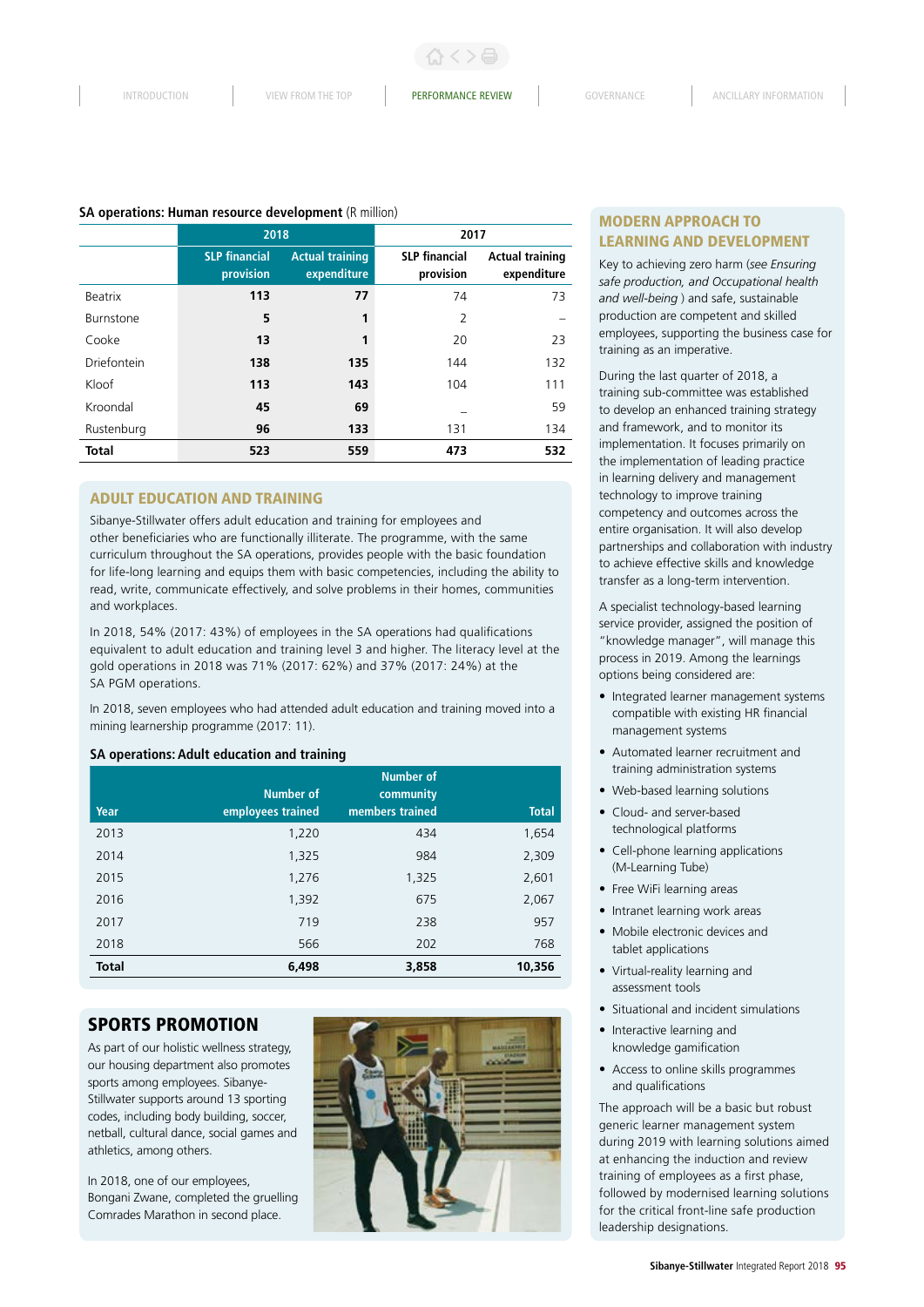# LABOUR RELATIONS

In 2018, around 95% (2017: 93%) of our total permanent workforce in the SA operations was represented by four recognised unions: AMCU, NUM, Solidarity and UASA.

During the year, changes were made to the disciplinary code to accommodate the safety cardinal rules. Training and awareness sessions were held for the implementation of Protection of Personal Information Act (POPI), and all documents and processes are being reviewed to ensure compliance.

In the US operations, 1,237 (2017: 1,163) employees are members of the USW. At the Stillwater mine and Columbus Metallurgical Complex, 917 (2017: 845) employees had union representation and 320 (2017: 318) at the East Boulder mine.



# SA OPERATIONS: LABOUR RELATIONS AND WAGE NEGOTIATIONS

On 14 November 2018, Sibanye-Stillwater signed a three-year wage agreement with three unions (NUM, Solidarity and UASA) at its SA gold operations for the period 1 July 2018 to 30 June 2021.

The agreement allows for increases in the basic wages of Category 4-8 surface and underground employees of R700 a month in the first and second years, and R825 a month in the third year.

Miners, artisans and officials will receive increases of 5.5% in year one and 5.5% or a Consumer Price Index (CPI) increase, whichever is the greater, in years two and three of the agreement.

In addition to the basic wage, the parties agreed to a monthly increase of R50 in the current living-out allowance to a maximum of R2,150 per month from 1 September 2018. We will increase the living-out allowance by R75 to a maximum of R2,225 per month on 1 September 2019 and by R100 to a maximum of R2,325 per month in the year that follows.

We also agreed to increase, incrementally, the current minimum medical incapacity benefit of R55,000 to R60,000 over the three-year period by increasing the benefit by R1,500 on 1 July 2018, R1,500 on 1 July 2019 and R2,000 on 1 July 2020.

In addition, the following additional non-wage issues were agreed:

- An increase in the guaranteed minimum severance payment to R50,000 over the three-year period
- Female employees will be entitled to four months paid maternity leave with an option to spread the leave over a period of six months

*Refer to page* 114 *for details on our agreement to introduce a cost-effective uniform approach to healthcare across all our SA gold operations*

#### **Strike**

On 19 November 2018, AMCU gave notice that its members would embark on protected strike action at our SA gold operations from the evening shift on 21 November 2018. Despite ongoing attempts by Sibanye-Stillwater to reach a fair and reasonable outcome during the strike, AMCU maintained its position of unaffordable demands. Various acts of violence and intimidation, including the deaths of employees and serious injury to several others, have been recorded. By the end of the reporting period, the strike had not ceased.

Reported acts of intimidation and violence were investigated and implicated employees were disciplined accordingly in line with our policy. Violent actions were in direct contravention of the interdict granted by the Labour Court to Sibanye-Stillwater on 22 November 2018.

In order to respect the rights of all workers, and prevent further violence, management engaged with union leadership on a possible Peace Pact. However, not all parties signed it.

#### **SA PGM operations**

Currently, the wage agreement in place at Kroondal comes to an end in June 2020 whereas the wage agreement at the Rustenburg operations ends in June 2019.

#### **US PGM operations**

Wage contracts at the Columbus Metallurgical Complex and the Stillwater mine are due to be renewed on 31 May 2019. The next wage negotiations at East Boulder will be in December 2021.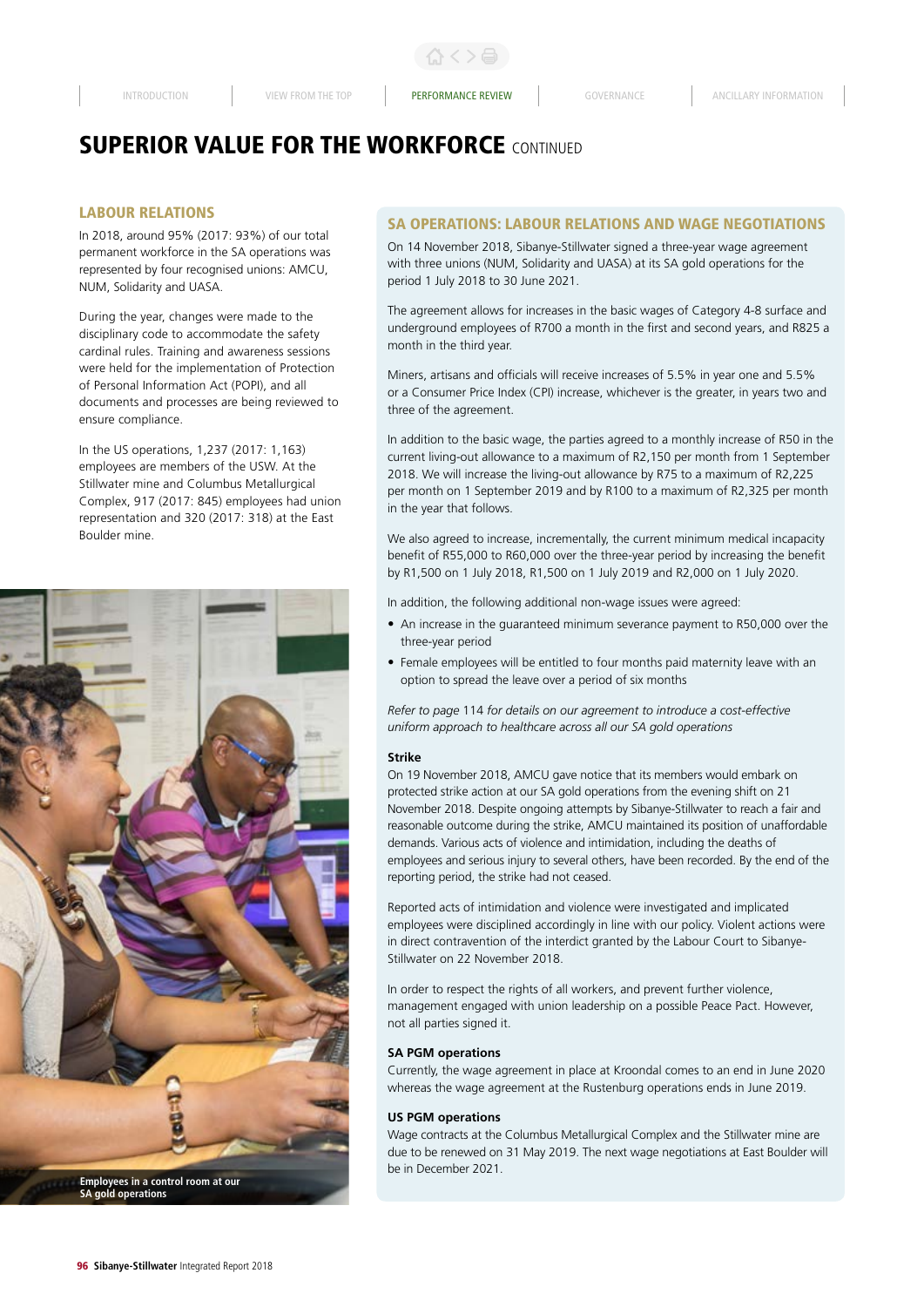# **Union representation at SA operations** (2018)

|                    | Services and |            |       |              |  |
|--------------------|--------------|------------|-------|--------------|--|
|                    | Gold         | <b>PGM</b> | other | <b>Total</b> |  |
| Membership         | 28,535       | 17.397     | 2.645 | 48,587       |  |
| Representation (%) | 98           | 93         | 88    | 95           |  |

# **Union representation at US operations in 2018 1** (%)

|               | <b>Stillwater</b><br>(including<br><b>Blitz</b> ) | <b>Columbus</b><br><b>Metallurgical</b><br><b>Complex</b> | <b>East Boulder</b> | Administrative<br>support staff |
|---------------|---------------------------------------------------|-----------------------------------------------------------|---------------------|---------------------------------|
| <b>USW</b>    | 84.2                                              | 76.3                                                      | 77.9                | 0                               |
| Non-unionised | 15.8                                              | 23.7                                                      | 22.1                | 100                             |

*<sup>1</sup> Marathon (Canada) does not have unionised employees*

# **SA operations: Membership by union**

|                                         | 2018           |        |                |                 | 2017           |                |                | 2016            |        |                |                |                 |
|-----------------------------------------|----------------|--------|----------------|-----------------|----------------|----------------|----------------|-----------------|--------|----------------|----------------|-----------------|
|                                         |                |        |                | <b>Services</b> |                |                |                | <b>Services</b> |        |                |                | <b>Services</b> |
|                                         |                |        |                | and             |                |                |                | and             |        |                |                | and             |
|                                         | <b>Total</b>   | Gold   | <b>PGM</b>     | other           | Total          | Gold           | <b>PGM</b>     | other           | Total  | Gold           | <b>PGM</b>     | other           |
| Membership                              |                |        |                |                 |                |                |                |                 |        |                |                |                 |
| AMCU                                    | 25,830         | 13,469 | 11,955         | 406             | 26,687         | 13,651         | 12,335         | 701             | 29,988 | 15,343         | 13,720         | 925             |
| <b>NUM</b>                              | 18,192         | 13,236 | 3,158          | 1,798           | 17,133         | 11,992         | 2,859          | 2,282           | 18,816 | 13,318         | 2,776          | 2,722           |
| <b>UASA</b>                             | 3,236          | 1,113  | 1,846          | 277             | 3,183          | 853            | 1,937          | 393             | 3,676  | 965            | 2,271          | 440             |
| Solidarity                              | 1,319          | 717    | 438            | 164             | 1,242          | 564            | 445            | 233             | 1,257  | 594            | 394            | 269             |
| Non-unionised                           | 2,371          | 697    | 1,299          | 375             | 3,381          | 1,528          | 1,333          | 520             | 4,907  | 2,492          | 1,572          | 664             |
| <b>Total</b>                            | 50,948         | 29,232 | 18,696         | 3,020           | 51,626         | 28,588         | 18,909         | 4,129           | 58,644 | 32,712         | 20,733         | 5,020           |
| <b>Membership</b><br>representation (%) |                |        |                |                 |                |                |                |                 |        |                |                |                 |
| AMCU                                    | 51             | 46     | 64             | 13              | 52             | 48             | 65             | 16              | 51     | 47             | 66             | 18              |
| <b>NUM</b>                              | 36             | 45     | 17             | 60              | 33             | 42             | 15             | 55              | 32     | 41             | 13             | 54              |
| <b>UASA</b>                             | 6              | 4      | 10             | 9               | 6              | 3              | 10             | 10              | 6      | 3              | 11             | 9               |
| Solidarity                              | $\overline{2}$ | 3      | $\overline{2}$ | 5               | $\overline{2}$ | $\overline{2}$ | $\overline{2}$ | 6               | 2      | $\overline{2}$ | $\overline{2}$ | 6               |
| Non-unionised                           | 5              | 2      | $\overline{7}$ | 13              | 7              | 5              | 8              | 13              | 9      | 7              | 8              | 13              |
| <b>Total</b>                            | 100            | 100    | 100            | 100             | 100            | 100            | 100            | 100             | 100    | 100            | 100            | 100             |

# SALARIES AND WAGES

On 26 November 2018, President Cyril Ramaphosa signed into law the National Minimum Wage Bill, which sets South Africa's first national minimum wage at R20 an hour or R3,500 per month (depending on the number of hours worked). As at 28 July 2018, the total monthly cash remuneration of an entry-level underground employee in the gold mining sector was R11,114 – *see www.thisisgold.co.za*.

In 2018, employees working at the SA operations, on average, earned (including overtime, bonuses, insurance, medical and other benefits) a gross cost to company wage ranging from R16,080 to R21,703 per month for a Category 4 employee and R21,316 to R25,620 per month for a Category 8 employee. The total wage bill in the SA operations in 2018 was R13.1 billion (2017: R13.7 billion).

In the US operations, the total wage and salary bill in 2018 was US\$163.8 million (R2.6 billion). It was US\$114.7 million (R1.5 billion) in eight months of 2017.

The minimum wage in Montana, US, in 2019 will be US\$8.50 per hour. The union pay scale for entry level custodians begins at US\$23.59 per hour. The entry level wage for non-unionised employees is US\$18.50 per hour for an administrative assistant.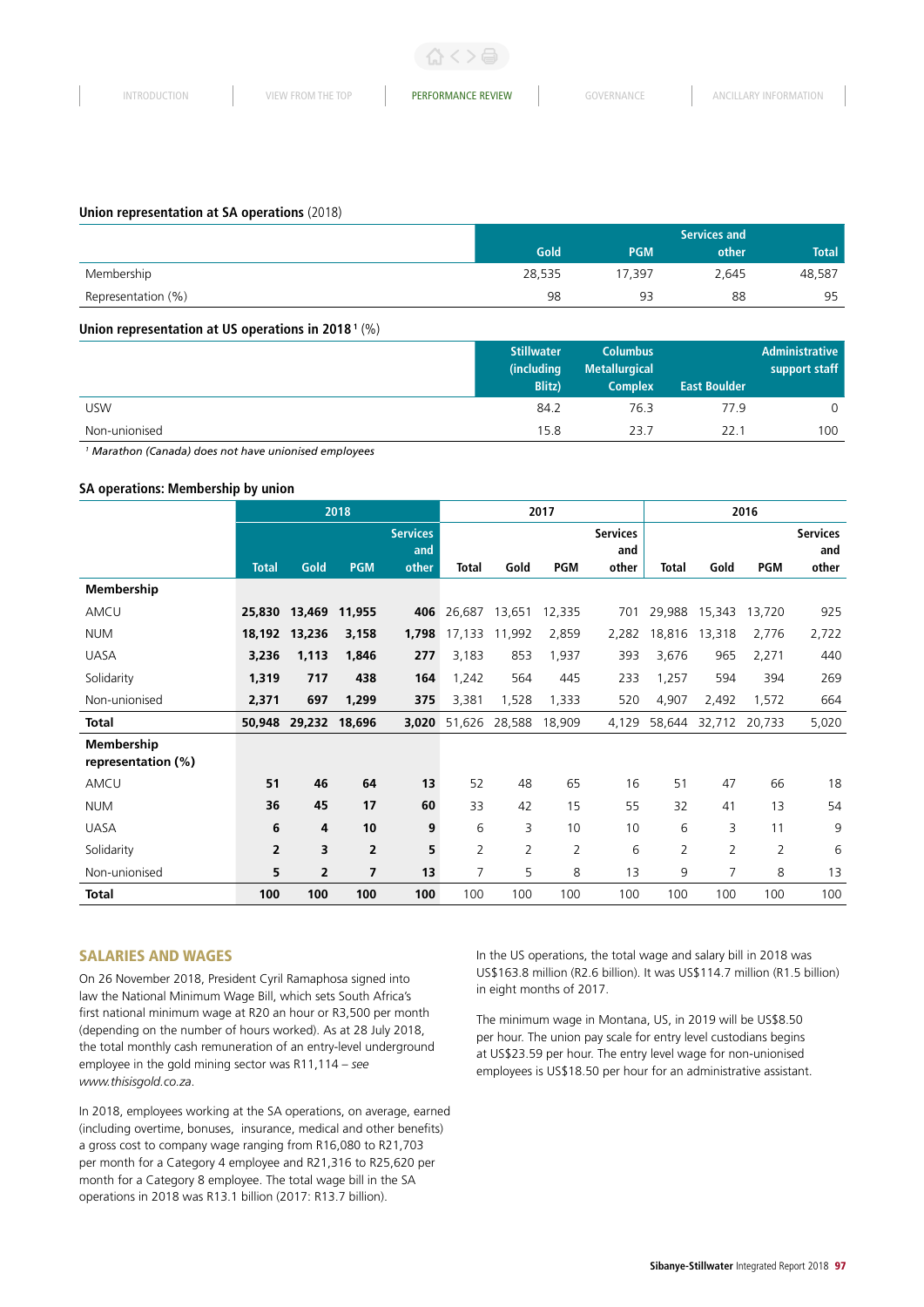# CARING FOR EMPLOYEES AND THEIR DEPENDANTS

Through the Matshediso programme, as part of its duty of care to employees, Sibanye-Stillwater provides financial assistance to the families and dependants of employees who are severely disabled or fatally injured in mine accidents.

*See Ensuring safe production for benefits structure*

#### **Purpose and objectives**

Matshediso aims to improve the lives of dependants of employees who have died or suffered a severe permanent disability in a mine accident by:

- Ensuring that dependants have a good basic education that enables them to attend a tertiary institution
- Providing some closure for families
- Seeking to redress legacy issues by reducing historic imbalances in migrant labour
- Creating a skills pool for bursars, learnerships and job opportunities
- Helping to reduce poverty and unemployment

Sibanye-Stillwater supported 374 dependants in 2018 at a total cost of R1.5 million (2017: R0.8 million). In addition, at year-end, the families of South African employees received vouchers to the value of R1,500 per family while families living in Mozambique, where the cost of living is much higher, received R2,000 each.

Feedback from all beneficiaries of the programme, as well as school principals and teachers, is positive. Of the 40 matriculants supported by Matshediso in 2018, 15 passed their final examinations.

| <b>Benefit</b>                                   | 2018                                                                                                                              | 2017                                                                      | 2016                |
|--------------------------------------------------|-----------------------------------------------------------------------------------------------------------------------------------|---------------------------------------------------------------------------|---------------------|
| <b>Host schools</b>                              | R7,000 (primary)<br>R15,000 (secondary)                                                                                           | R5.000                                                                    | R <sub>2</sub> ,500 |
| <b>Boarding schools</b>                          | R18,000                                                                                                                           | <b>NA</b>                                                                 |                     |
| Uniform, stationery, text<br>books and transport | R3,000                                                                                                                            | R <sub>2</sub> .000                                                       | NA.                 |
| Extra classes at host schools                    | R2,160 per subject per year                                                                                                       | R500                                                                      | NA.                 |
| <b>Study opportunities</b>                       | Bursary/internship awarded automatically for study of choice at<br>recognised tertiary institution (certain minimum requirements) | Bursary opportunities in core<br>mining disciplines, including<br>finance |                     |
| Christmas voucher or hamper                      | R1,500 per family                                                                                                                 | <b>NA</b>                                                                 |                     |
| <b>Total amount paid</b><br>to beneficiaries     | R1,488,154                                                                                                                        | R761,100                                                                  | R685,600            |

#### **Caring for employees**

In addition to the Matshediso programme, Sibanye-Stillwater also undertakes home adaptation and maintenance projects to provide the families of severely disabled or fatally injured employees with functional housing.

For paraplegics and quadriplegics (spinal cord injuries), home adaptations include:

- Houses renovated or built (56m<sup>2</sup> with an open-plan kitchen/lounge, two bedrooms and a bathroom)
- Electricity and water connected (if municipal infrastructure is not available, two water tanks are installed)
- Doorways are widened, and ramps and pathways are installed
- Bathrooms are made wheelchair-friendly and suitable toilets are fitted

In 2018, one employee, in rehabilitation, received an adapted home.

For families of deceased employees, either a new house is built (as above) or home maintenance is undertaken, which includes:

- Municipal electricity and water connections or two water tanks, as needed, and any leaks are fixed
- Repairs and maintenance (painting of interior and exterior walls, tiling of floors and installation of new doors and windows)

Sibanye-Stillwater is currently renovating or building homes for 14 widows and their families.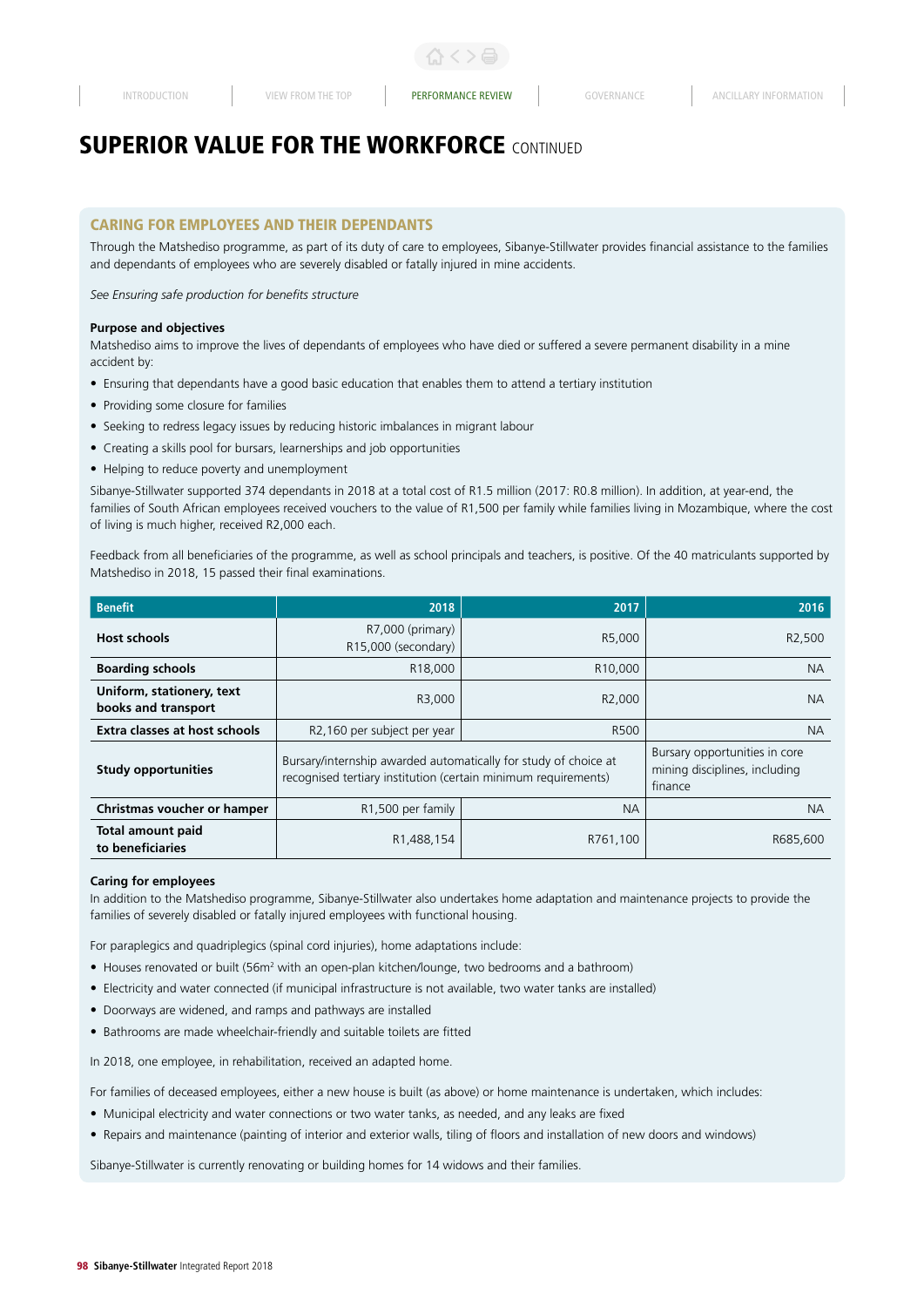### CARE FOR iMALI

In the SA operations, our financial literacy programme, CARE for iMali, continues to make a difference in employees' lives. Since the launch of the programme at the gold operations in 2014, there has been a reduction of 54% in the number of garnishee orders (from 4,023 to 1,847) and an average percentage increase in take-home (net) pay of 30% (from R7,537 to R10,839). CARE for iMali has also been implemented at the PGM operations in South Africa where 4,500 employees have enrolled in the programme and garnishee deductions have been reduced by 11% since the launch of the programme in 2017. The total average percentage increase in take-home pay at these PGM operations is 6% (from R13,038 to R13,885). *See the CARE for iMali fact sheet at www.sibanyestillwater.com* 

#### EMPLOYEE SHARE OWNERSHIP SCHEME

In the SA operations, 21,178 (2017: 22,269) employees participated in our employee share ownership scheme, Thusano Trust, established in 2010 when employees of Gold Fields acquired 13,524,365 Gold Fields shares, in terms of a collective agreement between NUM, UASA, Solidarity and GFI Mining South Africa (a wholly owned subsidiary of Gold Fields). The shares were allocated to employees in Paterson employment bands A, B and C, according to their years of service. With the unbundling of Gold Fields and the creation of Sibanye Gold in 2013, Sibanye employees were allocated an equal number of shares in each company.

With the acquisition of Rustenburg operations in 2016, Sibanye-Stillwater concluded a 26% broad-based BEE transaction through a subsidiary. In terms of this transaction, the Rustenburg Mine Employees Trust now has a shareholding of 30.4% in the Rustenburg entity, the Rustenburg Mine Community Development Trust 24.8%, Bakgatlaba-Kgafela Investment Holdings 24.8% and Siyanda Resources 20%.

At the US operations, all employees are eligible to earn supplemental wages via one of four bonus programmes: miners' incentive, the employee incentive plan for unionised employees, the salary incentive plan for non-unionised salary employees and the short-term incentive plan for management.

All bonus programmes require a scorecard of metrics upon which the bonus is based. Scorecards include desired measurable targets, by department, which are reviewed and adjusted as needed by the respective vice-president. In addition, all salaried employees are subject to the annual performance management programme, which also requires supervisors to set individual

annual goals, including role performance metrics by which an employee's performance is evaluated. The role performance metric scorecard is the basis for a performance or merit increase in base salary in the following calendar year. Role performance metric categories include safety, production, work quality, business improvement, people recognition and leadership qualities.

# TRANSFORMATION IN THE SA OPERATIONS

In line with our commitment to broad-based black economic empowerment (BBBEE) in the SA operations, and in anticipation of the revised Mining Charter targets, we aimed to ensure that 80% of new recruits were from HDSA backgrounds in 2018. At the same time, we renewed our focus on integrating our talent management approach, which included targeted recruitment and succession planning and management, specifically in under-represented areas.

We also conducted an audit of compliance with BBBEE and employment equity legislation, and aligned our recruitment strategy accordingly in terms of life-of-mine evolution and pipeline planning.

Employment equity improved to 48% from more than 45% in 2017 while employment of women remained at 13%.

We are addressing gender equity with the establishment of the SA operations working group, which has been tasked with developing strategies and policies to create an enabling environment and awareness of gender diversity.

Our workforce in the SA operations currently comprises 23% migrants who have not been recruited from communities near the mines – 16% at our gold operations and 7% at the PGM operations. Approximately 77% of our workforce resides locally, including some migrant employees.

"In the SA operations, our financial literacy programme, CARE for iMali, continues to make a difference in employees' lives"



**attending a CARE for iMali workshop**

#### **SA operations: Employment equity by category as at 31 December 2018 1**

|                             | <b>Historically</b><br>disadvantaged<br><b>South Africans</b> |      | <b>Women</b>  |               |  |
|-----------------------------|---------------------------------------------------------------|------|---------------|---------------|--|
| Category                    | <b>Number</b>                                                 | $\%$ | <b>Number</b> | $\frac{9}{6}$ |  |
| Board                       | 5                                                             | 45   | 2             | 18            |  |
| Executive/senior management | 18                                                            | 36   | 6             | 12            |  |
| Middle management (E Band)  | 32                                                            | 40   | 10            | 13            |  |
| Junior management (D Band)  | 378                                                           | 49   | 158           | 21            |  |
| Core and critical skills    | 31,286                                                        | 71   | 4,601         | 10            |  |

*1 All employment equity numbers include white females*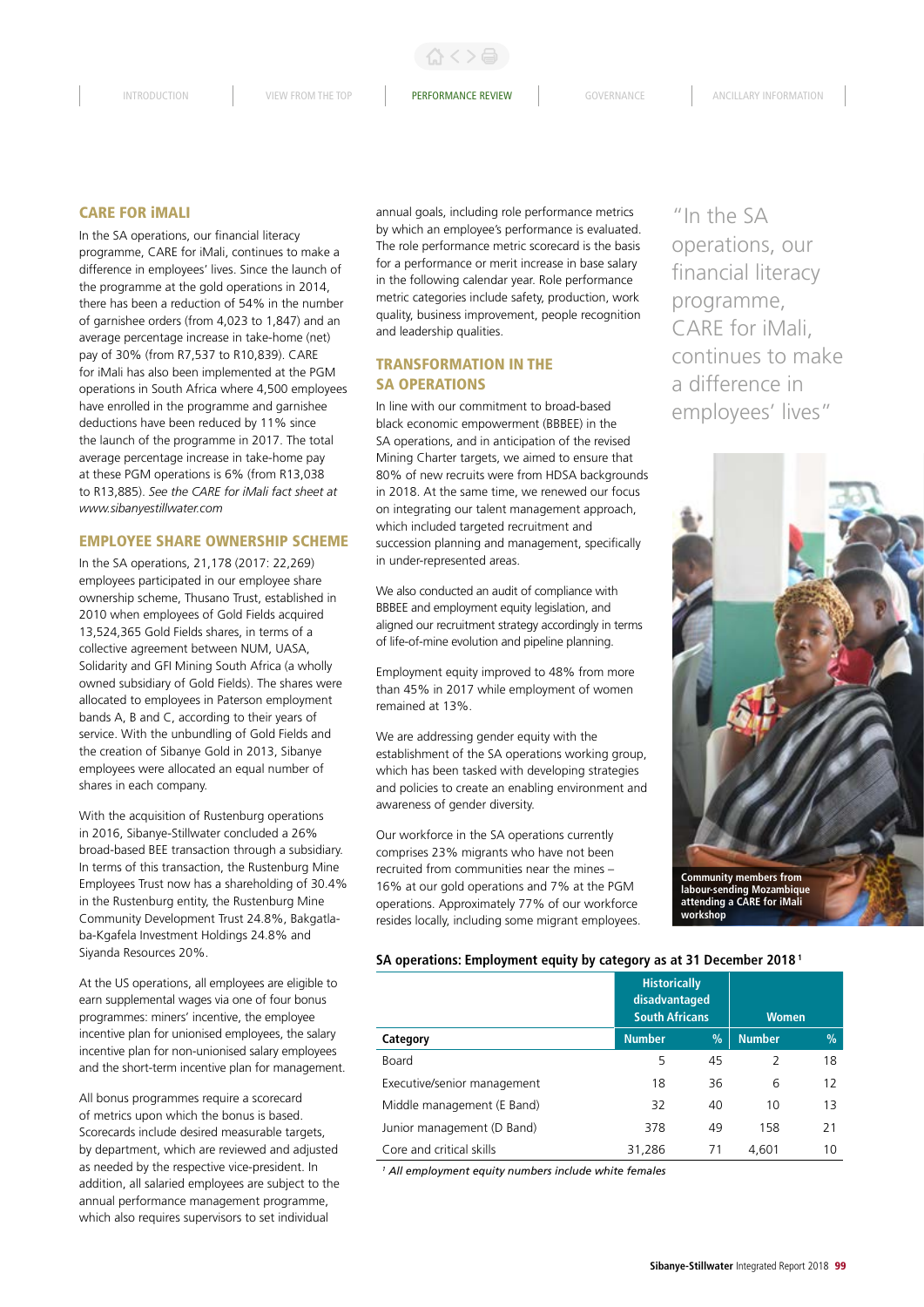# **SA operations: Recruitment by category**

|                                   | 2018           |                           |            |                |                           | 2017         |       |                    |    | 20161        |                    |    |       |                    |    |
|-----------------------------------|----------------|---------------------------|------------|----------------|---------------------------|--------------|-------|--------------------|----|--------------|--------------------|----|-------|--------------------|----|
|                                   |                | Gold                      | <b>PGM</b> |                |                           |              | Gold  |                    |    | Gold<br>PGM  |                    |    |       |                    |    |
|                                   | <b>Total</b>   | <b>Women</b><br>in mining | $\%$       | <b>Total</b>   | <b>Women</b><br>in mining | %            | Total | Women<br>in mining | %  | <b>Total</b> | Women<br>in mining | %  | Total | Women<br>in mining | %  |
| Management <sup>2</sup>           | 38             | 5                         | 13         | 28             |                           | 4            | 109   | 18                 | 17 | 38           |                    | 18 | 88    |                    | 8  |
| Senior<br>management <sup>3</sup> | $\overline{2}$ | 1                         | 50         | $\overline{2}$ | $\mathbf 0$               | $\mathbf{0}$ | 14    |                    | -  |              |                    | -  | 8     |                    |    |
| Core and<br>critical skills       | 1,840          | 359                       | 20         | 678            | 117                       | 17           | ,924  | 327                | 17 | 518          | 65                 | 13 | 3,687 | 538                | 15 |
| <b>Total</b>                      | 1,880          | 365                       | 19         | 708            | 118                       | 17           | 2,008 | 345                | 17 | 710          | 128                | 18 | 4,017 | 545                | 14 |

*1 Moratorium on recruitment at SA PGM operations* 

*2 D and E lower positions*

*3 E upper positions and above*

# **SA operations: Origin of employees** (2018)

| Province          | Gold   | <b>PGM</b> | <b>Services</b> | <b>Total</b> | $\frac{9}{6}$ |
|-------------------|--------|------------|-----------------|--------------|---------------|
| Eastern Cape      | 8,348  | 4,243      | 716             | 13,307       | 26            |
| Free State        | 3,125  | 770        | 537             | 4,432        | 9             |
| Gauteng           | 3,759  | 938        | 1,367           | 6,164        | 12            |
| KwaZulu-Natal     | 2,862  | 274        | 326             | 3,462        | 7             |
| Limpopo           | 801    | 956        | 194             | 1,951        | 4             |
| Mpumalanga        | 660    | 413        | 70              | 1,143        | 2             |
| North West        | 746    | 7,330      | 328             | 8,404        | 16            |
| Northern Cape     | 54     | 184        | 10              | 248          | $\mathbf 0$   |
| Western Cape      | 18     | 27         | 10              | 55           | $\mathbf 0$   |
| Non-South African | 7,908  | 3,561      | 413             | 11,882       | 23            |
| <b>Total</b>      | 28,281 | 18,696     | 3,971           | 50,948       | 100           |

# **SA operations: Non-South African recruitment** (2018)

| Country                        | Gold        | <b>PGM</b>  | <b>Services</b> | <b>Total</b> | $\frac{0}{0}$ |
|--------------------------------|-------------|-------------|-----------------|--------------|---------------|
| Botswana                       | 262         | ᄀ           | 19              | 288          | 2             |
| <b>DRC</b>                     |             |             | $\overline{2}$  | 3            | 0             |
| Ghana                          | 0           | 0           |                 |              | $\mathbf 0$   |
| Lesotho                        | 3,504       | 1,062       | 217             | 4,783        | 40            |
| Mozambique                     | 3,351       | 2,419       | 119             | 5,889        | 50            |
| Nigeria                        | $\mathbf 0$ |             | 0               |              | $\mathbf 0$   |
| Peru                           | $\mathbf 0$ | $\mathbf 0$ |                 |              | $\mathbf 0$   |
| Swaziland                      | 783         | 49          | 52              | 884          | 7             |
| United Kingdom                 | 0           |             |                 | 2            | $\mathbf 0$   |
| Zambia                         | 0           | 3           | 0               | 3            | $\mathbf 0$   |
| Zimbabwe                       |             | 18          | 2               | 27           | $\mathbf 0$   |
| <b>Total non-South African</b> | 7,908       | 3,561       | 415             | 11,882       | 100           |